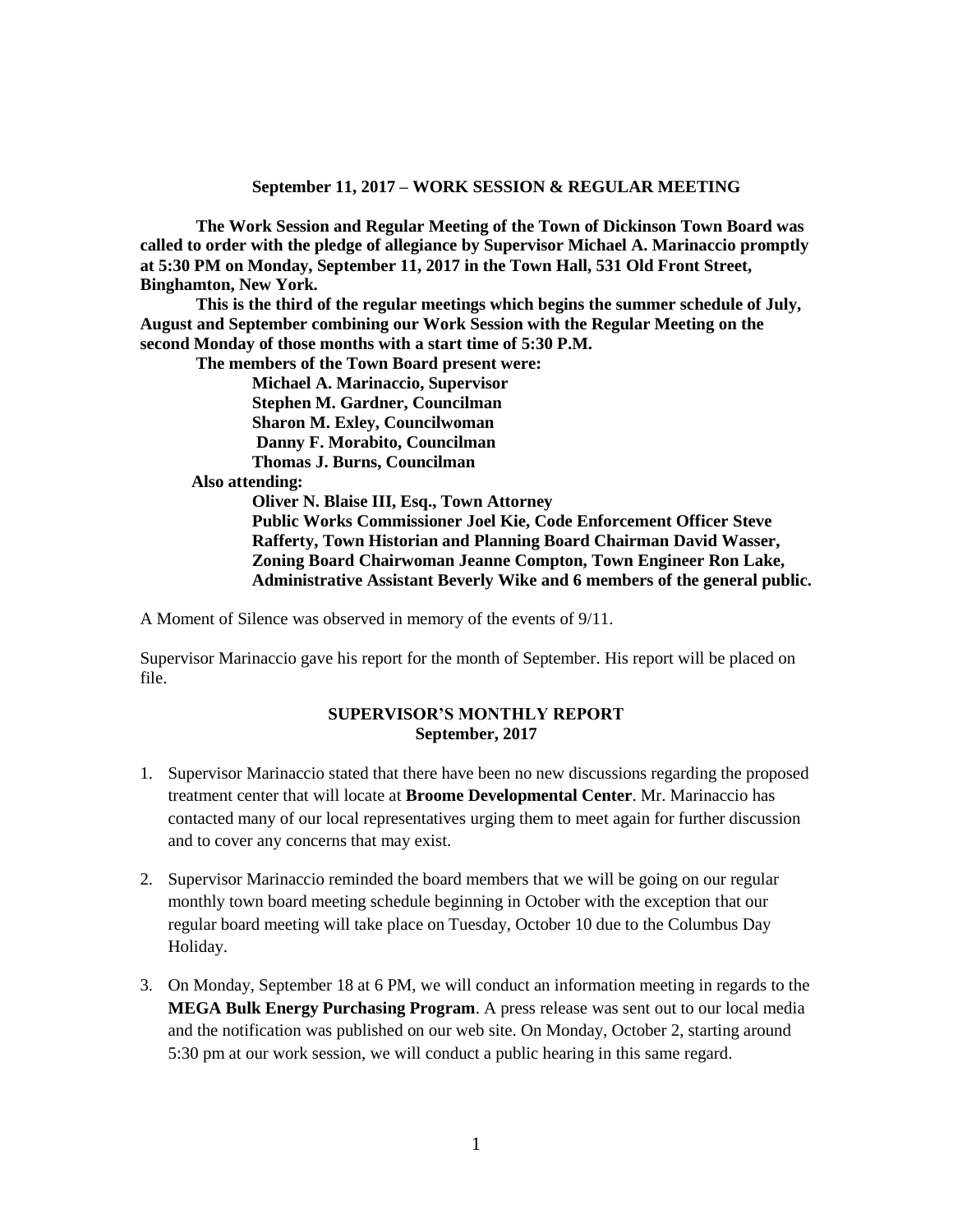## **SUPERVISOR'S REPORT CONT'D**

- 4. **SUNY Broome** sent the Town a check to pay for their portion of the 3 party agreement for the new water line that was installed a few months ago. We are waiting for a check from the County.
- 5. Supervisor Marinaccio stated that we have attempted several times in notifying **NYSEG** of the damage that was done to one of our fire hydrants. Since we did not hear from them, our town attorney has sent them a letter to let them know that we may take further legal action if payment is not received.
- 6. Congratulations to Public Works Commissioner Joel Kie and his public works employees for receiving a **Certificate of Recognition** from Broome County for the great work that they did during the recent winter storm.
- 7. The Town of Dickinson will be participating in the Mentoring Day event that will take place on Wednesday, October 18, time to be determined. This event is sponsored by the **NYS Assess VR** which is part of the **NYS Education Department**. A group of students will come here and we will talk to them about town government and all of the departments that we have here and the services that we provide. Our plans for the students are as follows: to spend some time with the Supervisor Marinaccio, Town Clerk Cerretani, Public Works Commissioner Kie, Administrative Assistant Wike and Court Justices Cooper and Cline. We will provide a lunch.
- 8. The **Coughlin and Gerhart** Law Firm will be conducting their annual **Labor & Employment Law Update** on October 10, 2017, at the **Double Tree by Hilton** with 7:30 am registration and breakfast; the meeting will start at 8:30 and end around 12:30. If anyone is interested, let Supervisor Marinaccio know and he will send in the preregistration form.
- 9. Mr. Marinaccio received a letter from a Sunrise Terrace resident complaining about the fireworks display that took place at **ACHIEVE** on August 31. The fireworks started at 8:30 pm and ended before 9 pm with a very short version of the ending display.
- 10. Supervisor Marinaccio was notified that the sheriff was called to the area of Francis St. and Market St. due to several people involved in fighting. Mr. Marinaccio spoke to the captain and he said that by the time they arrived the fighting had stopped and he noticed several people with some minor injuries. There were no arrests made.
- 11. Supervisor Marinaccio participated in the **Annual Fresh Food Face Off** that was held at the **Cornell Cooperative Extension/Famers Market** on Aug. 30. Mr. Marinaccio stated that hundreds of people were in attendance and the event was wonderful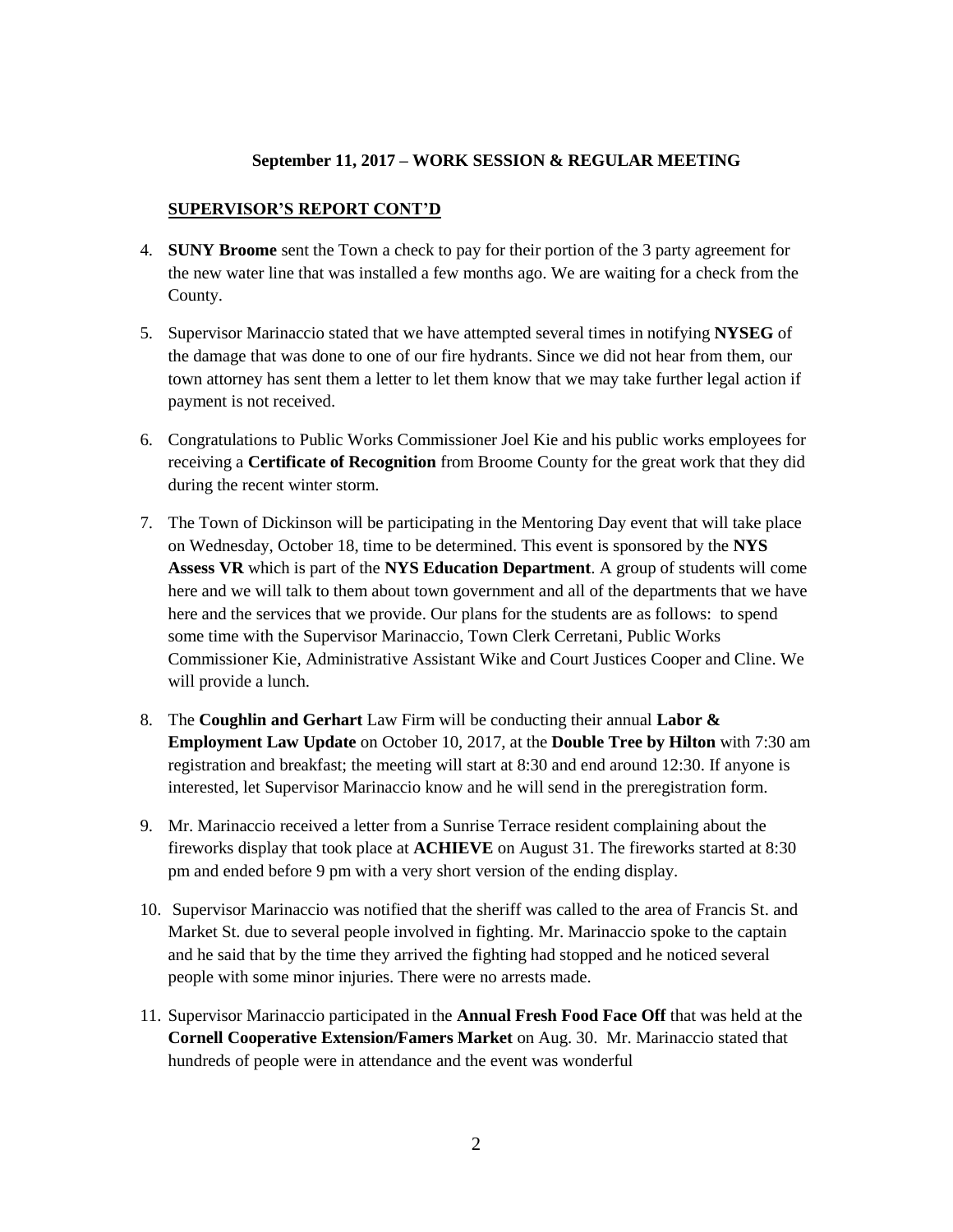# **SUPERVISOR'S REPORT CONT'D**

- 12. The Town received a Section 239 notification informing us that the **Village of Johnson City** is proposing a local law deleting certain sections of Chapter 96 (Animals) and amending Chapter 300 Article 40 of the Zoning Code for the keeping of chickens.
- 13. Supervisor Marinaccio spoke to the Executive Director of **Habitat for Humanity** to get an update on moving the house that was built at BOCES to a lot on Glenwood Dr. Mr. Marinaccio was informed that there were some issues with getting certain people to sign off on the land transfer but that progress was being made and hopefully the house will be relocated soon.
- 14. There are tentative plans for **BOCES** to build an office and classroom building on property that they own across from the main building on Glenwood Rd. The Supervisor has no other details at this time. They will be contacting Code Enforcement Officer Steve Rafferty and Highway Superintendent Joel Kie sometime in the near future to go over their plans.

**Code Violations Report**: None to report at this time.

## **Dog Control Report**

Dog Control Officer has turned in the August Dog Control report for both the village and the town. Barking dog, stray dogs running loose.

## **NYSEG Warning Letter:**

No warning letters issued to property owners by **NYSEG** this month

## **PUBLIC COMMENTS**

none

## **COMMITTEE REPORTS**

## **PUBLIC WORKS**

- o Councilman Gardner reported that he, Commissioner Kie and Administrative Assistant Wike met to go over the Highway Budget.
- o Mr. Gardner reported that the Highway Department has received the tractor that had previously been approved and thence purchased.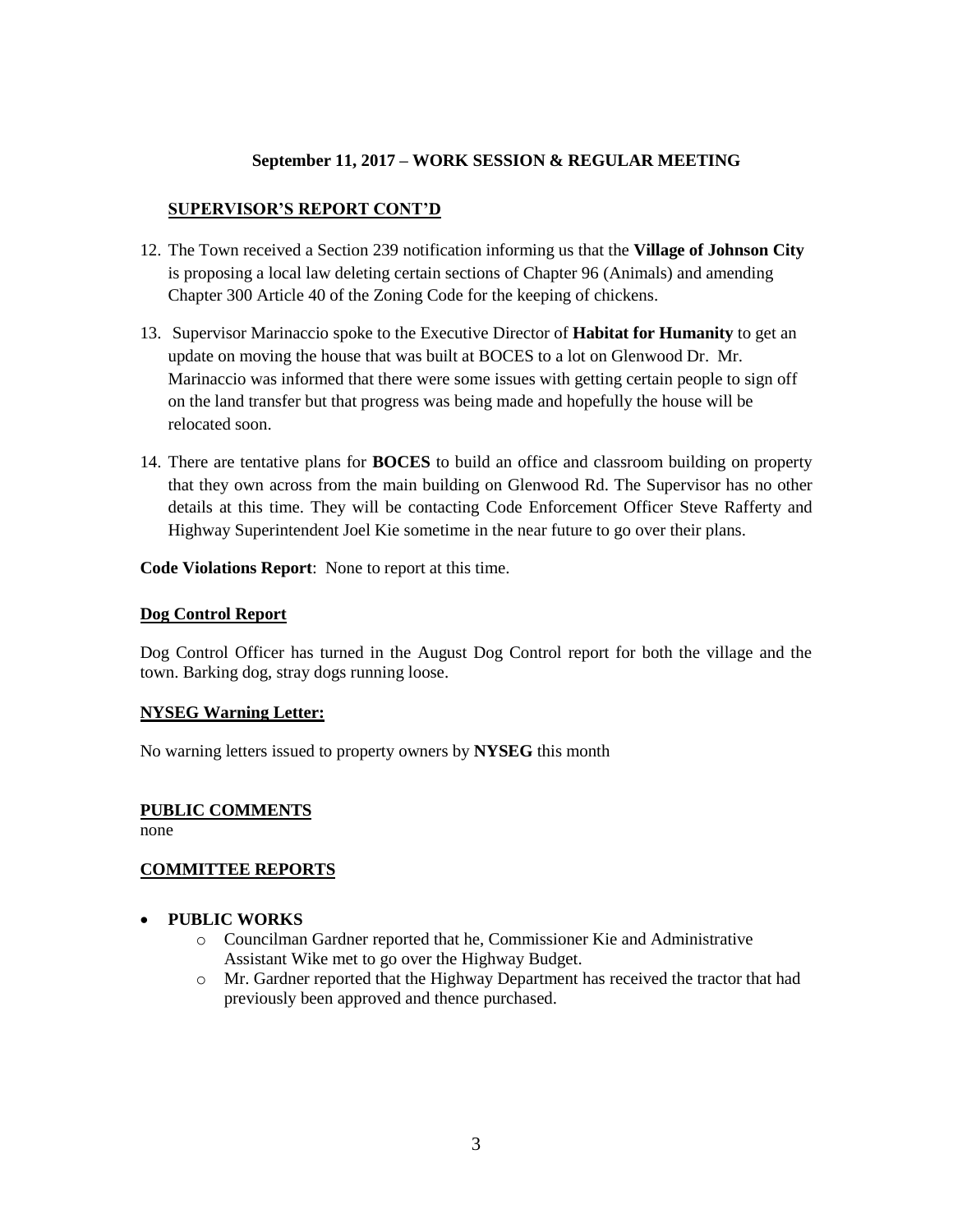## **FINANCE**

## **TOWN CLERK MONTHLY FINANCIAL REPORT**

Councilman Morabito made a motion to accept the **August Monthly Financial Report** for the **Town Clerk in the amount of \$1,422.55.** On a motion by Councilman Morabito seconded by Councilman Burns. All in favor.

**Town Clerk's Report August 2017 in the amount of \$1,422.55: NYS Ag & Markets spay/Neuter program \$56.00 Supervisor Town of Dickinson \$1,422.55**

## **PERSONNEL**

- o Nothing to report
- **PLANNING**
	- o Nothing to report

## **APPROVAL OF MINUTES**

On a motion by Councilman Gardner seconded by Councilman Morabito to approve the **Work Session and Regular Meeting Minutes of August 21, 2017.** All in favor.

## **ABSTRACTS FOR APPROVAL**

On Motion from Councilman Morabito, seconded by Councilman Burns to approve **abstract # 9**, dated **September 11, 2017** in the amount of **\$67,733.35.** Vote Ayes- 5, Nays-0, Absent-0.

Supervisor Marinaccio voting Aye Councilman Gardner voting Aye Councilwoman Exley voting Aye Councilman Morabito voting Aye Councilman Burns Aye

Unanimously passed and noted as duly adopted.

# **Abstract Summary of Audited Vouchers for Funds respectively in the amount(s) of \$67,733.35.**

**Voucher #9 for August 2017 in the amount of \$67,733.35:** 

| <b>General Fund</b>          | \$40,238.67 |
|------------------------------|-------------|
| <b>Part Town</b>             | \$278.00    |
| <b>Highway</b>               | \$10,825.99 |
| <b>Fire districts</b>        | \$0.00      |
| <b>Light Districts</b>       | \$237.81    |
| <b>Sewer Operating Dist.</b> | \$13,151.71 |
| <b>Water Operating Dist.</b> | \$3,001.17  |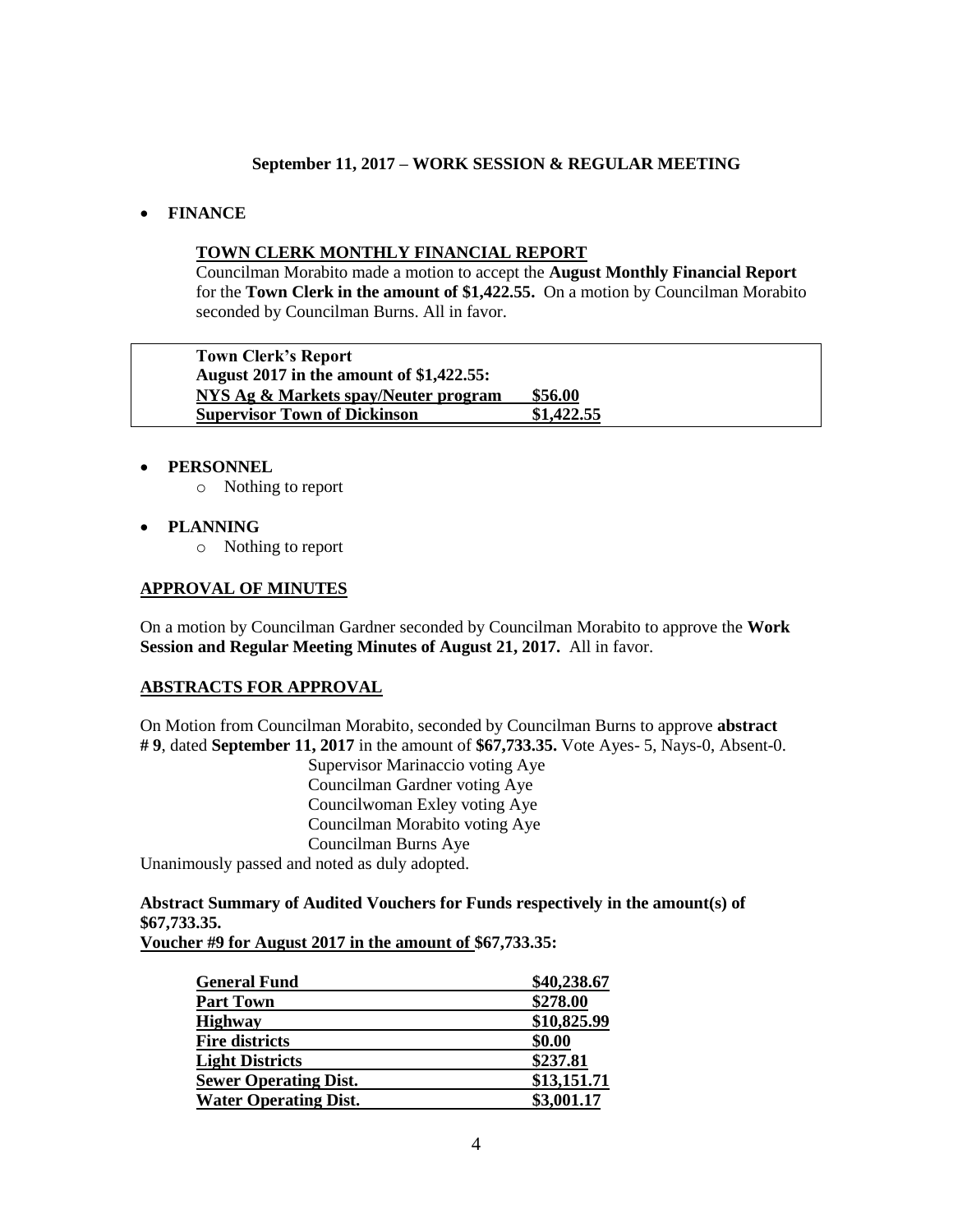### **ATTORNEY**

#### **RESOLUTION 2017-21**

The following Resolution was offered by Councilman Gardner, who moved its adoption, seconded by Councilwoman Exley to wit:

BE IT RESOLVED, by the Town Board of the Town of Dickinson, Broome County, New York as follows:

## **RESOLUTION SCHEDULING A PUBLIC HEARING FOR OCTOBER 2, 2017 AT 5:30 PM FOR THE PURPOSE OF EDUCATING AND NOTYFYING RESIDENTS OF THE MEGA PROGRAM.**

The question of adoption of the foregoing Resolution was duly put to a vote on roll call which resulted as follows: All in favor. Vote  $Ayes - 5$ , Nays  $- 0$ , Absent -0.

> Supervisor Marinaccio voting Aye Councilman Gardner Aye Councilwoman Exley voting Aye Councilman Morabito voting Aye Councilman Burns voting Aye

All in favor.

### **RESOLUTION 2017-22**

The following Resolution was offered by Councilman Gardner, who moved its adoption, seconded by Councilman Burns to wit:

BE IT RESOLVED, by the Town Board of the Town of Dickinson, Broome County, New York as follows:

## **RESOLUTION SCHEDULING A PUBLIC HEARING FOR OCTOBER 10TH 2017 AT 6:00 PM FOR THE ADOPTION OF THE COMPRHENSIVE PLAN.**

The question of adoption of the foregoing Resolution was duly put to a vote on roll call which resulted as follows: All in favor. Vote  $Ayes - 5$ , Nays  $- 0$ , Absent -0.

> Supervisor Marinaccio voting Aye Councilman Gardner Aye Councilwoman Exley voting Aye Councilman Morabito voting Aye Councilman Burns voting Aye

All in favor.

### **NYSEG**

Attorney Blaise received acknowledgement from **NYSEG** regarding the fire hydrant located on Market Street that was damaged. We are now awaiting further response.